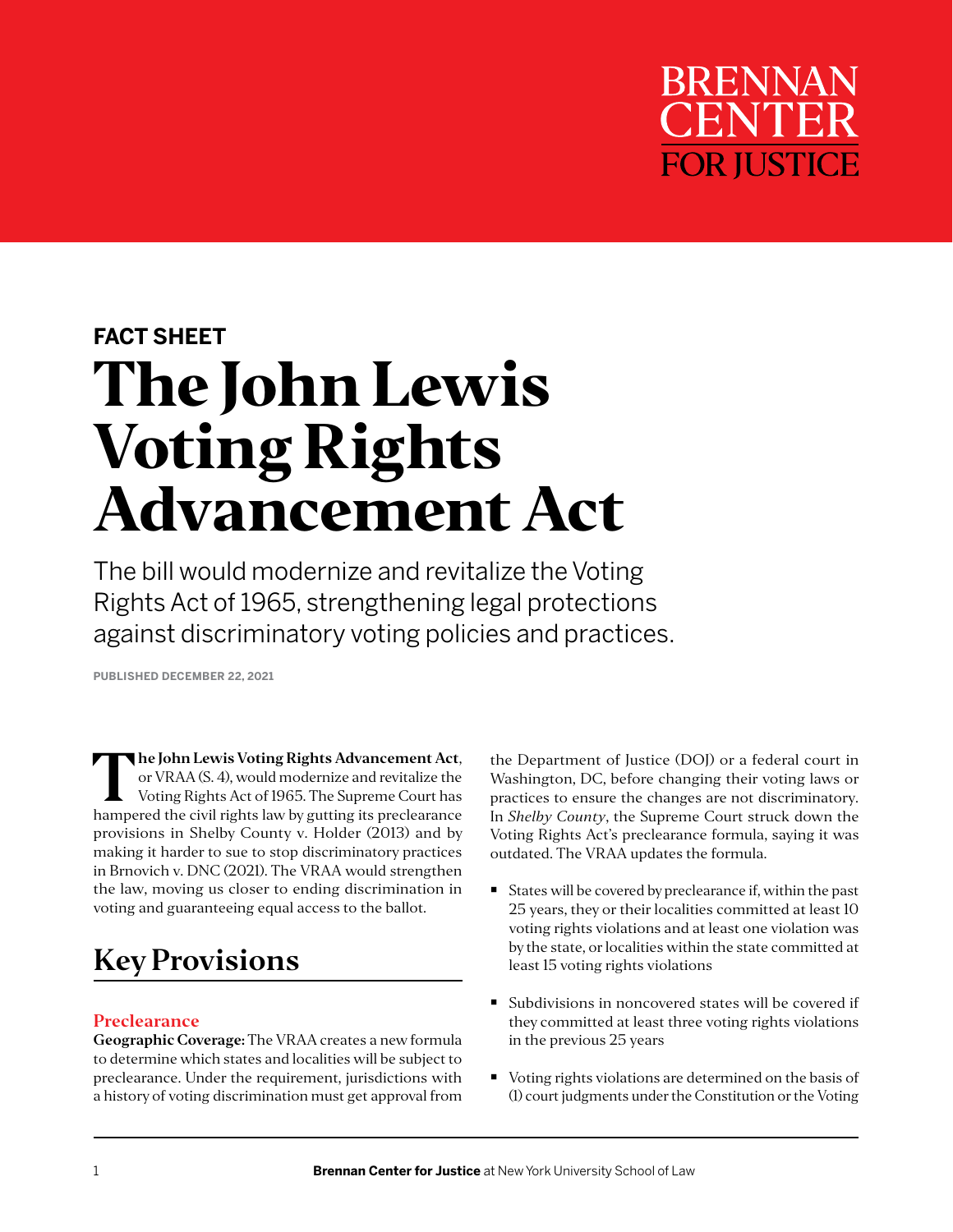Rights Act; (2) preclearance denials; and (3) consent decrees, settlements, or agreements undoing voting changes, in which the jurisdiction admitted liability

- DOJ decides whether a matter counts as a violation and whether a jurisdiction is covered
- A covered jurisdiction will be subject to preclearance for 10 years, after which it will exit coverage as long as it no longer has qualifying violations during the preceding 25 years (the review period is rolling)
- A jurisdiction may also exit coverage if it has no violations within the prior 10 years

**Practice-Based Coverage:** The VRAA makes some types of voting changes subject to preclearance nationwide, if certain conditions are met, because those changes are so often discriminatory. The following practices are covered:

- Creating at-large districts in places with sufficiently large minority populations
- Changing jurisdictional boundaries to remove minorities from the jurisdiction in places with sufficiently large minority populations
- Changing boundaries of a district where a minority group is sufficiently large and has had a large population increase
- **IMPOSING** stricter requirements for documentation or proof of identity to vote
- Reducing the availability of or altering multilingual voting materials
- Reducing, consolidating, or relocating polling places, early and Election Day voting opportunities, or absentee voting opportunities in places with sufficiently large minority populations
- Making it easier to remove voters from registration lists in places with sufficiently large minority populations

**Bailout:** The Voting Rights Act currently allows jurisdictions to easily bail out, or be released from preclearance coverage, if they file an action in federal court showing they meet certain conditions. The VRAA adds an even faster process by authorizing DOJ to consent to the jurisdiction's request.

#### **Vote Dilution and Vote Denial**

Section 2 of the Voting Rights Act allows voters to sue to block voting laws and practices that are intentionally discriminatory or will yield discriminatory results. The recent *Brnovich* decision makes it harder to win those lawsuits. The VRAA would strengthen protections against discrimination and codify prior standards for Section 2 cases.

**Vote Dilution:** A voter may bring a federal action for vote dilution when practices, such as gerrymandered districts, make it harder for candidates preferred by minority voters to win. The VRAA would codify the standard articulated by the Supreme Court in *Thornburg v. Gingles*, which has long been used by federal courts to evaluate vote dilution cases.

**Vote Denial:** A voter may bring a federal action for vote denial when voting restrictions result in minority voters having more difficulty casting a ballot than non-minority voters.

- The VRAA would codify the Senate Factors, nine factors enumerated in the 1982 Senate report accompanying that year's Voting Rights Act Amendments. From the *Gingles* case until *Brnovich*, these factors were used by federal courts to evaluate vote denial claims
- Under these factors, courts look at, for example, the history of discrimination in a jurisdiction, the lasting effects it has on minority voters, and whether the restriction actually serves a legitimate state purpose
- The VRAA makes clear that it is not relevant that 1) a voting rule has been used for a long time; 2) similar rules are used in other places; and 3) there are other ways impacted voters can vote
- Claims of "voter fraud" are not enough to justify a discriminatory rule. Instead, a state will have to provide evidence that fraud is occurring
- A voting rule that intends to benefit a political party still violates Section 2 if it also intends to cause vote dilution or vote denial for minority voters

**Retrogression:** The VRAA creates a wholly new basis on which voters can sue states or localities for repressive changes to voting laws. Any voting change that results in a voting rule that is more discriminatory against minorities than the rule it replaces violates the VRAA.